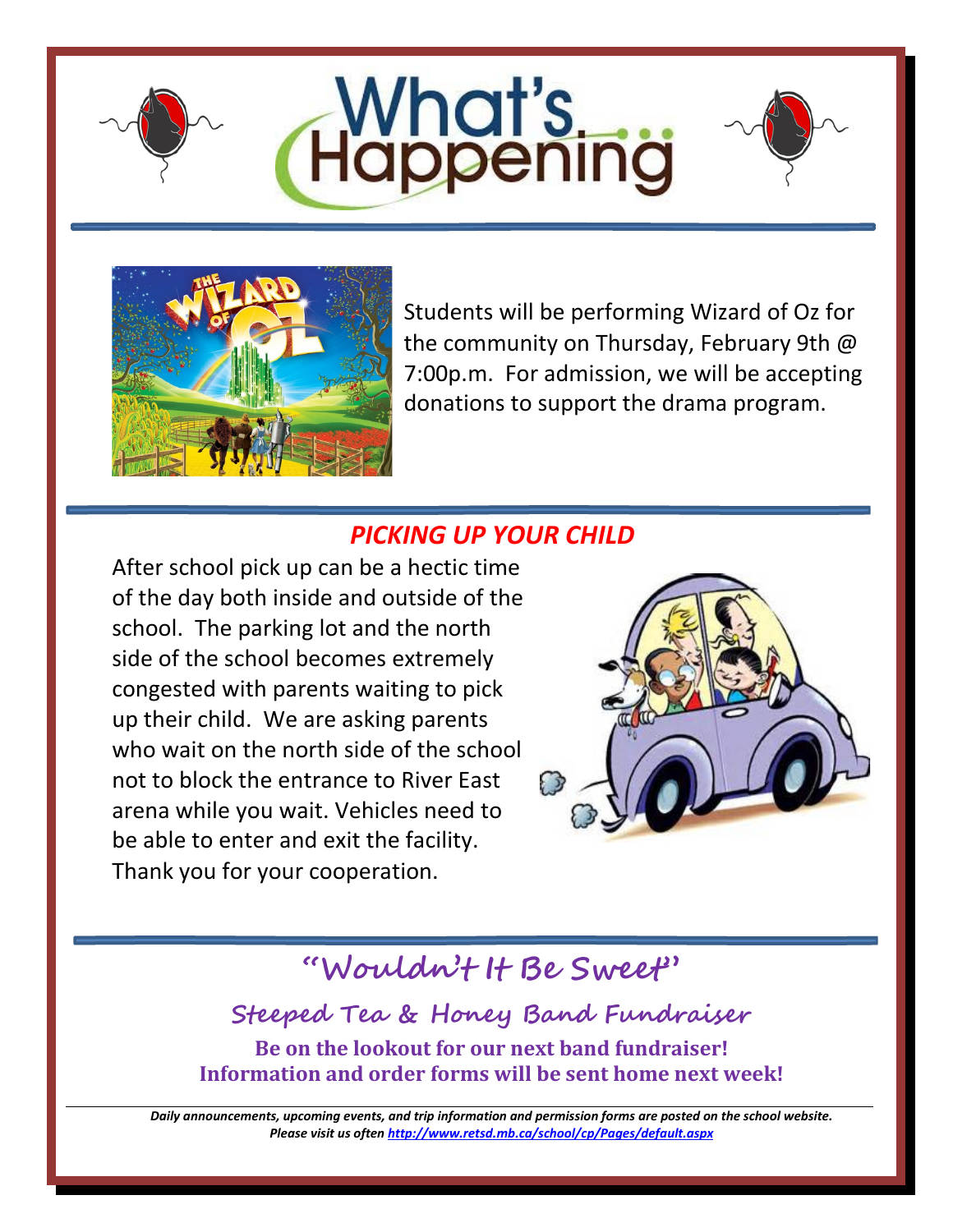





## *CONGRATULATIONS TO THE FOLLOWING WOLF PRIDE WINNERS!*

#### **SEPTEMBER**

Kat 6F, Alexa 8D, Dallas 6A, Katerina 6F, Ally 6B, Natalie 6E, Darya 6F, Brooklyn 6F, Julia 6F, Izabella 6A, Lexa 6C, Jodie 6D, Ally 6B, Meaghan 7C, Caitlyn 7A, Jasmeen 6B, Katelyn 7F, Aliyah 7C, Seth 6E, Alexander 6D, Jacob 6C



#### **OCTOBER**

Jason 8A, Liam 8D, Andy 6E, Chad 7C, Sam 7F, Lia 6B, Noah 7C, Alyssa 8F , Summayyah 8C, Carson 6A, Tiago 6F, Kathleen 6E, Lindsey 8C, Kathleen

8B, Vance 7C, Tyler 8D, Hayden 8D, Melissa 8C, Owen 6D, Nezz 6C, Christian 6B

#### **NOVEMBER**

Nathi 6C, Lukas 8E, Ciyanna 6D, Nevaeh 6D, Kasey 6A, Betty 6D, Lexiss 8E, James 6D, Dominick 6F, Nicos 6F, Adrian 7A, Erin 7A, Amelia 7A, Alyssa 6F, Andrew 6F, Rooj 7A, Gabriel 6F, Maia 8E, Mulu 8B, Jack 6C, Karissa 7D, Justin 8E, Adriana 7B, Josiah 6E, Melissa 6B, Jasmine 8C

#### **TERM 1 WINNERS**

Gr. 6 – Ryan 6D Gr. 7 - Karis 7D Gr. 8 – Adam 8F

### **DECEMBER**

Grayson 6D, Maxwell 8B, Lea 6E, Jasmine 7A, Matthew 8E, Morgan 7A, Helena 6F, Aljona 6E, Hailey 6D, Logan 7A, Tyler B 7A, Nicholas 8E, Amy 7C, Mirra 6A, Owen 7A, Sydney 8B, Ryan 6F, Eethan 8C, Jennifer 6B, Anela 8C

*These students have shown respect for themselves, for others and for property. Bravo!!!*

*Daily announcements, upcoming events, and trip information and permission forms are posted on the school website. Please visit us ofte[n http://www.retsd.mb.ca/school/cp/Pages/default.aspx](http://www.retsd.mb.ca/school/cp/Pages/default.aspx)*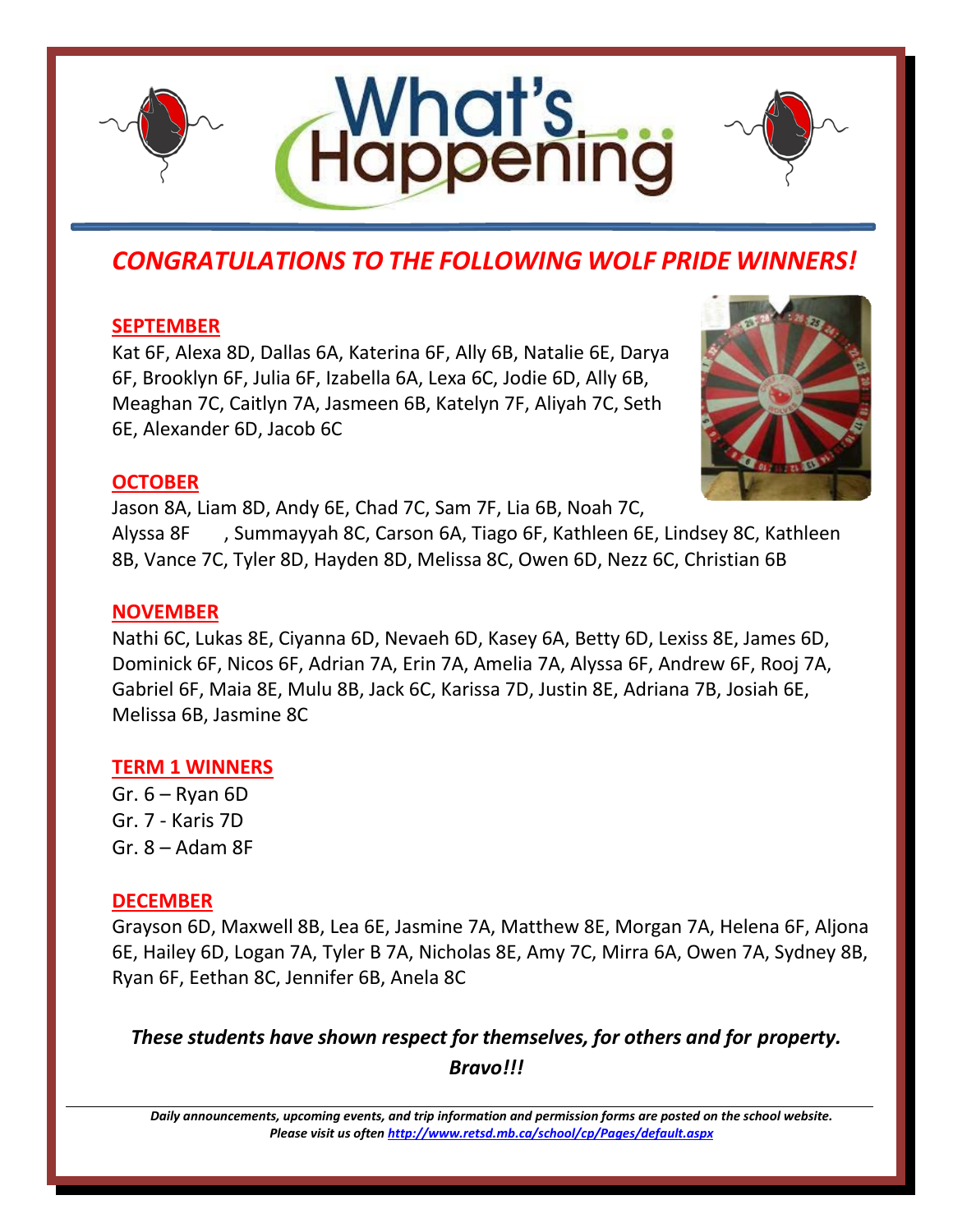

January 26 – Koliada Celebration **5:30 pm-8:30 pm** February 3 – Coordinated Day – **NO SCHOOL** February 9 – Drama Production "Wizard of Oz" at 7 pm February 9 – Grade 8's Tour River East Collegiate (9 am) February 13 - PAC Meeting at 6 pm – CP Library February 13 – CPMAA Meeting at 7 pm – CP Library February 15 – Grade 8's Tour Kildonan East Collegiate (pm) February 16 – Grade 8's Tour Miles Macdonell Collegiate (am) February 17 – Winter Activity Day February 20 – Louis Riel Day – **NO SCHOOL** February 22 – Early Dismissal – **2:10 pm** February 22–CP Grade 5 Open House for Students & Parents at **6 pm** March 3 – **AM Classes ONLY – PM NO SCHOOL** March 13 – EUBP Meeting at 5 pm – CP Library March 13 - PAC Meeting at 6 pm – CP Library March 13 – CPMAA Meeting at 7 pm – CP Library March 16 – Student-Led Conferences **4 pm-8:30 pm** March 17 – **AM NO SCHOOL** - Student-Led Conferences **8:30 am-11:30 am** March 17 – **PM – NO SCHOOL** March 24 – Last day of classes before Spring Break March 27-31 – Spring Break April 3 – Classes resume

*Daily announcements, upcoming events, and trip information and permission forms are posted on the school website. Please visit us ofte[n http://www.retsd.mb.ca/school/cp/Pages/default.aspx](http://www.retsd.mb.ca/school/cp/Pages/default.aspx)*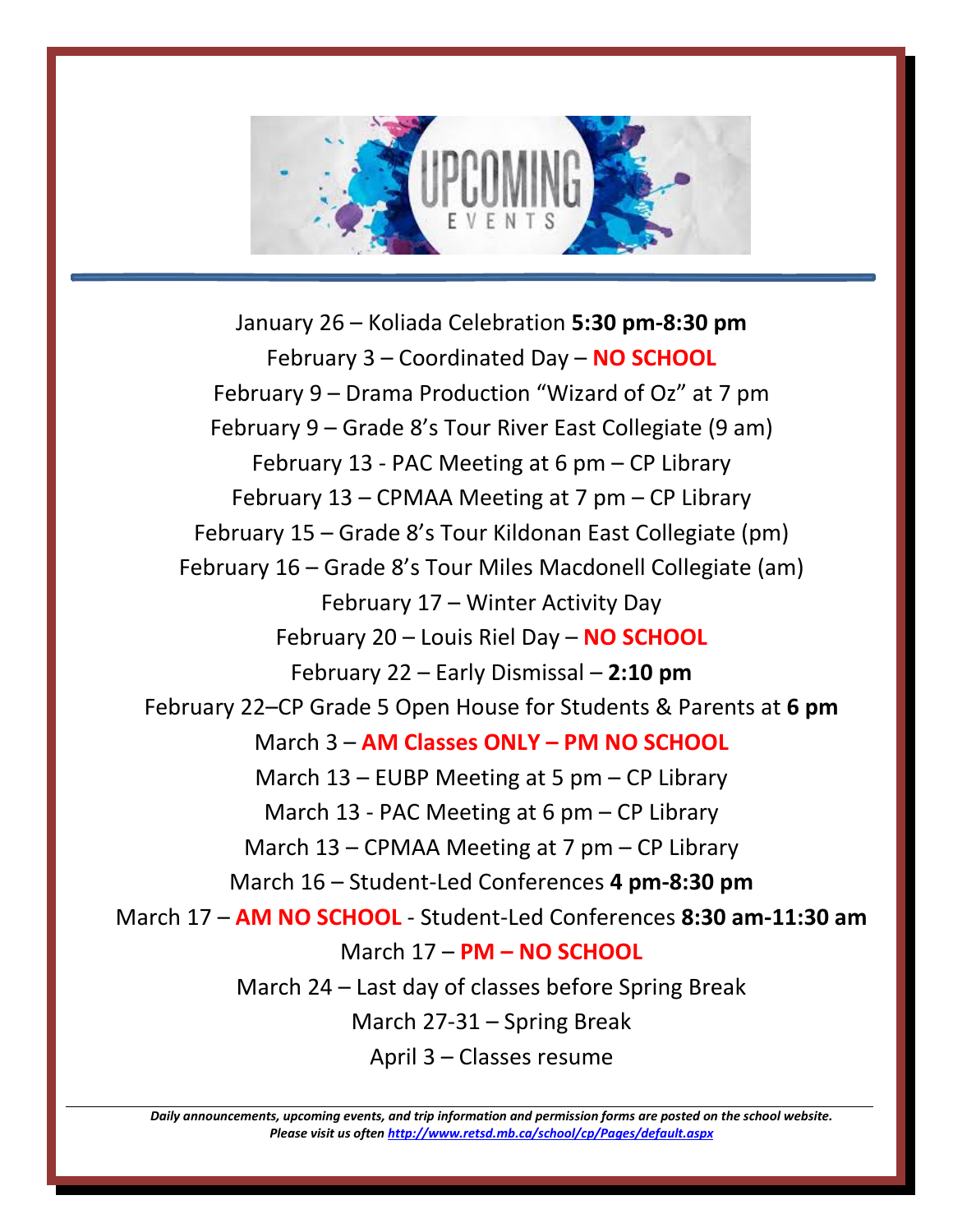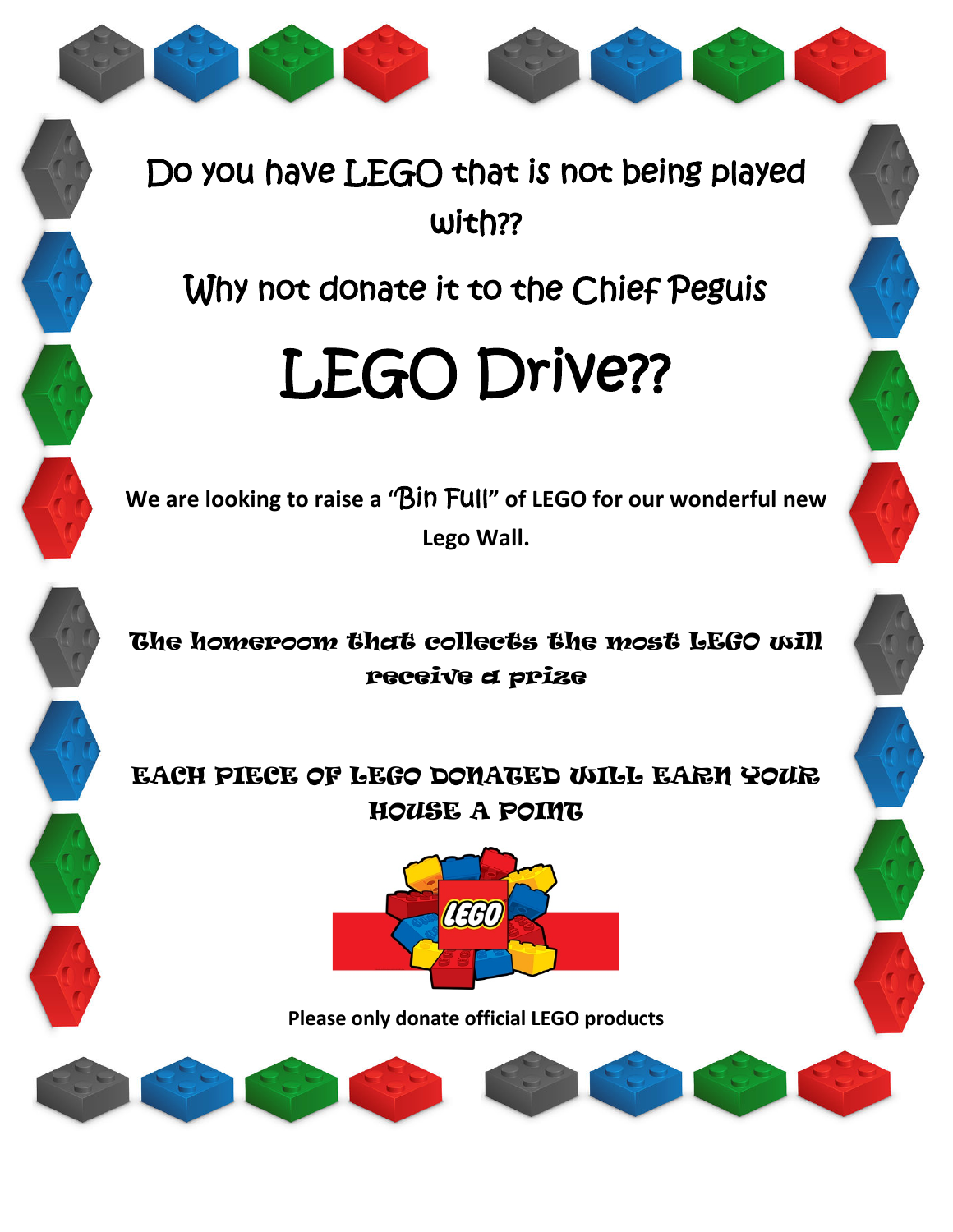

*creating student success*



**PARENT INFORMATION NIGHTS 2017 (MIDDLE YEARS)**

| <b>Arthur Day Middle School</b>      | Feb. 8 at 6 p.m.     |
|--------------------------------------|----------------------|
| <b>Chief Peguis Junior High</b>      | Feb. 22 at 6 p.m.    |
| <b>École Regent Park School</b>      | Feb. 27 at 7 p.m.    |
| John Henderson Junior High School    | Feb. 21 at 6:30 p.m. |
| <b>John Pritchard School</b>         | Feb. 16 at 6:30 p.m. |
| John W. Gunn Middle School           | Feb. 23 at 7 p.m.    |
| <b>Munroe Junior High School</b>     |                      |
| Gr. 6 English, Late French Immersion | Feb. 8 at 6 p.m.     |
| <b>Robert Andrews School</b>         | Feb. 8 at 6:30 p.m.  |
| <b>Salisbury Morse Place School</b>  | Feb. 1 at 6:30 p.m.  |
| <b>Valley Gardens Middle School</b>  | Feb. 16 at 6:30 p.m. |

*By becoming better informed, parents can help their children make appropriate course selections that will lead to realistic and meaningful career choices.*